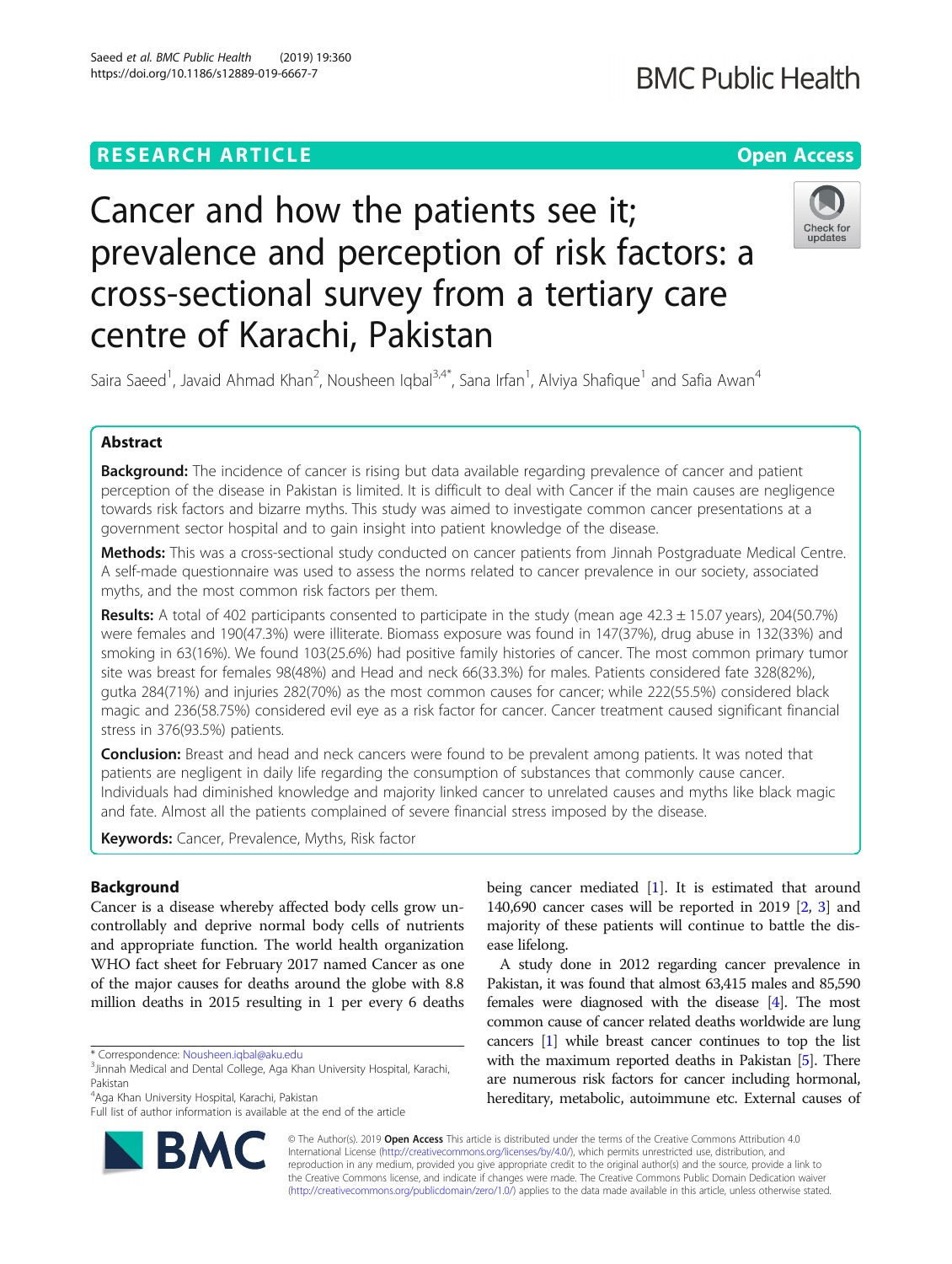cancer include smoking, alcohol consumption, dietary imbalance (malnourished or obese), radiation or infections like Human Papilloma Virus (HPV), Hepatitis B Virus (HBV), Human Immunodeficiency Virus (HIV), H Pylori etc [\[6](#page-6-0)–[8](#page-6-0)].

There is no nationwide cancer incidence figure available from Pakistan since the past 64 years. No Population-Based Study has been conducted; the only data that can be traced down is based on hospital registrations. Pakistan is the sixth most populous country in the world, where almost 80 million of the people (approximately 50% of the population) suffer from one of such chronic conditions [\[9](#page-6-0)]. It is necessary to monitor cancer thoroughly considering the rapid rate at which the disease burden is increasing in the country.

It is essential to study the exposure of patients to known cancer causing agents for successful cancer monitoring and prevention. The financial stress of Cancer diagnosis and treatment should also be studied to highlight their detrimental effect on the psycho-social aspect of the patient's life. At the same time, numerous myths have emerged among the local population regarding causes of cancer. These myths should be noted and nullified so that the main contributory factors are identified correctly by the patient and they remain cautious with regards to them. The monetary demand of this disease exceeding the pocket of an average income based man coupled with diminished patient knowledge over the disease are all signs emphasizing on how vital it is to handle this disease as a national catastrophe.

The aim of the study is to determine knowledge regarding cancer and its associated risk factors among patients belonging to a low socioeconomic class and to highlight the most common types of cancers encountered in such a setting. The study also intends to note any unrelated causes that people commonly associate with cancer that deviate their attention from true ones. Furthermore, via this study we wish to focus on the psycho-social and monetary burden imposed by such a disease so that financial aid and behavioral therapies are encouraged for cancer patients.

#### Methods

This was a cross-sectional study conducted on diagnosed cancer patients from Jinnah Postgraduate Medical Centre (JPMC) between October and November 2016. JPMC is a government-run, tertiary care hospital in Karachi, Pakistan where most of the patients come from a lower socio-economic status (SES). The ethical clearance for conducting this study was obtained from Chairman at JPMC. Informed consent was taken from each patient before proceeding with the questionnaire. In Pakistan numerous patients are not aware of their illness and aren't informed that they have been diagnosed with Cancer. In such cases where the patient was unaware of his/ her diagnosis, we made sure not to reveal the state of the disease to the patient and obtained our data either from the attendant or the patient himself, without using the word 'cancer' anywhere during the session.

A self-made questionnaire (Additional file [1\)](#page-5-0) was made after thorough literature review and was pilot-tested on ten patients at the outpatient department of the Oncology Department, JPMC. For the purpose of a detailed analysis of cancer prevalence among various ethnic groups that exist in Pakistan, divisions like Sindhi, Balochi, Punjabi and Pathan were made. These groups were based on the home province and native language of the patient. Another group titled 'others' was designated for minor ethnicities that didn't fit into any of these sub-groups which included Muhajir (Urdu speaking) Bengali and Hindko etc. To assess the socio-economic status of the participants and divide them accordingly, categories were made on the basis of the monthly income of the earning head of the family and were as follows:

- 1. Upper Class: Rs. 60,000 to Rs. 2,40,000
- 2. Middle Class: Rs. 20,000 to Rs. 60,000
- 3. Lower Class: Rs. 12,000 to Rs. 20,000
- 4. Poor Class: Rs. 6000 to Rs. 12,000
- 5. Extremely poor: Less than Rs. 6000
- 6. Unemployed

Education level was defined as follows:

- 1. Illiterate: without any primary education
- 2. Primary: First 1 to 8 years of schooling.
- 3. Secondary: From 9 to 12 grade.
- 4. Graduate: 2 years Post-secondary education.
- 5. Postgraduate: for 3 to 5 years aftergraduation.

Patients were interviewed by students taking part in the study. We included all patients who were either regularly visiting the outpatient department of Oncology, JPMC for cancer treatment or were admitted in ward. Those who refused to give consent; couldn't communicate in Urdu/ English and bedridden patients who were unable to converse were excluded from the study. Patients' reports were read for details regarding disease progression and the treatment given. If someone didn't have his/her report, the option 'extent can't be assessed' was chosen.

#### Statistical analysis

Descriptive analysis for demographic variables, cancer history and knowledge over the disease was performed; results were reported as numbers with percentages for quantitative variables, and mean ± standard deviation for all qualitative variables. SPSS 19.0 (SPSS Inc., Chicago: IL, USA) was used for data entry and analysis.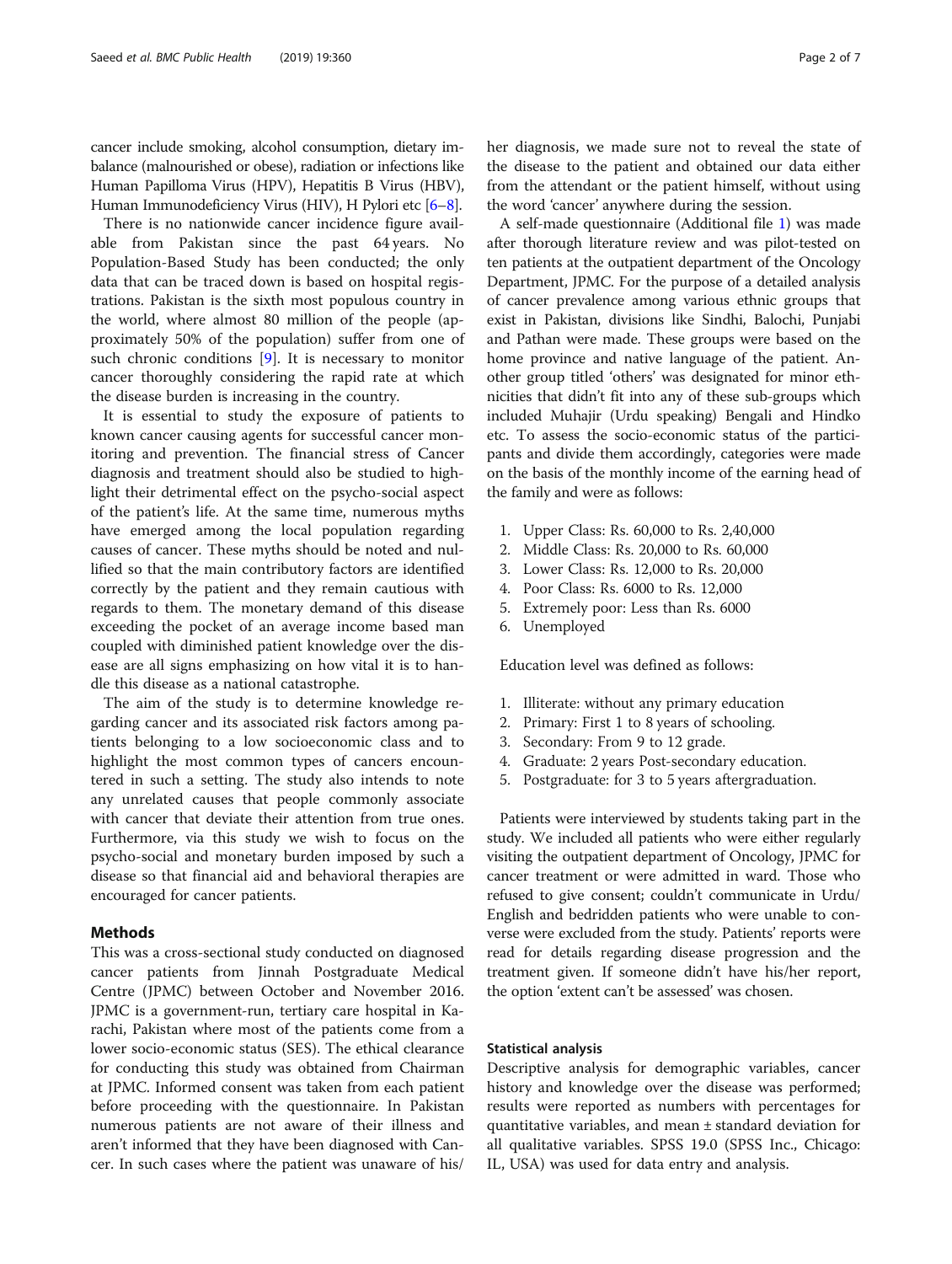#### Results

#### Baseline demographics

A total of 402 participants consented to participate in the study. Mean age was  $42.3 \pm 15.07$  years among which 204(50.7%) were females and more than half 310(77%) were married. Majority were illiterate  $(n = 190, 47.3\%)$ and belonged to a poor socioeconomic class  $(n = 111)$ , 27.6%). Around 336(83.6%) patients were aware of their cancer. By ethnicity 191 (47.5%) out of 402 participants belonged to various other ethnic groups including Muhajir, Memon, Gilgitetc, followed by Sindhi ( $n = 94$ , 23.4%) Balochi ( $n = 44$ , 10.9%) Pakhtun ( $n = 33$ , 8.2%). Punjabi was the least common ethnicity encountered (n  $= 40, 10\%$ ). Majority had Hypertension (HTN) (*n* = 56, 13.9%) and Tuberculosis ( $n = 34$ , 8.5%) was the second most prevalent co-morbid (Table [1\)](#page-3-0).

#### Exposure to known risk factors

Among participants 63 (15.7%) were current smokers with an average duration being  $15 \pm 10$  years. 132 (32.8%) of participants admitted the use of smokeless tobacco for an average duration of  $12 \pm 7$  years. A total of 147 (36.6%) had biomass exposure and 66 (16.4%) had industrial exposure. Garments industry 56 (93.3%) was the most common industry patients were exposed to followed by metal industry reported in 2 (3.3%) patients. A total of 46 (78%) of the participants with industrial exposure were working as laborers.

#### Cancer statistics

The study revealed that a large number of participants 103 (25.6%) had a very strong family history of Cancer with most of them 76 (83.5%) having at least 1 relative suffering from cancer while 12 (13.1%) had 2 diseased relatives. Majority 76 (18.9%) of the relatives with cancer had died of it. Out of 103 relatives, 73 (18.2%) were currently or previously on treatment for their cancers. Out of 402 participants, a vast majority presented with Breast cancer ( $n = 100, 24.9\%$ ) making it the most common primary site of tumors followed by Head and neck ( $n = 89$ , 22.13%). Breast cancer was the most common cancer among females (48%) while majority males had head and neck cancer (33.3%) followed by blood cancer (26.3%) (Table [2\)](#page-3-0).

#### Knowledge and psychological impact of cancer

(a)Knowledge Regarding Cancer Risk Factors.

The most common factor responsible for cancer reported by patients was fate ( $n = 328$ , 82%), followed by gutka consumption ( $n = 284$ , 71%), injuries ( $n = 281$ , 70%), betel nut (n = 281, 70%) and smoking ( $n = 275$ , 68.4%).A total of 236 (58.75%) considered evil eye as a risk factor for cancer too. Almost 200(49.8%) patients thought that family history contributed to cancer. A total of 124 (30.8%) females considered that the fact they stopped breastfeeding their children led to breast cancer development while 97 (24.1%) thought domestic violence could be a risk factor too (Table [3](#page-4-0)).

(b)Psychological and Financial Burden.

Of total 402 patients questioned, 93(23.1%) reported being depressed/discouraged due to their illness, 79(19.7%) had difficulty controlling their anger and only 2(0.5%) patients were satisfied with their overall quality of life. 376(93.5%) patients reported facing financial problems due to this cancer treatment.

#### **Discussion**

This study was aimed to convey a comprehensive overview of cancer at a government sector hospital in Karachi, Pakistan. In this study we found, breast cancer most common in females and head and neck cancer among males primarily due to high consumption of cancerous substances among males like betel nut, mainpuri, gutka and cigarettes. The mean age of patients ranged more in the adult population as the risk for cancer is increase with increase age  $[10]$  $[10]$  $[10]$ . Worldwide, it has been seen that cancer is most frequently encountered in the male population. Out of the 35 sites studied in a research, 32 had a higher M: F ratio [\[11](#page-6-0)]. In our study, we encountered more females which can be explained by the high prevalence of breast cancer in Pakistan, where breast cancer makes up one-third of all the female cancers and its incidence is the highest overall in Asia [[12](#page-6-0)].

Majority of the patients interviewed were illiterate and belonged to a poor socioeconomic class. Despite advancements, low SES remains a non-modifiable risk factor for various cancer types. A low SES and less education contribute to financial problems in disease treatment and late presentations or cessation of treatment in between due to monetary constraints. A European study stated that patients with less education had lower survival and much advanced disease at presentation [\[13](#page-6-0)]. When a comparison was drawn between patients with high and low levels of educations in a Uganda based research, it was found that the lower ones were diagnosed with advanced cancers more often [\[14](#page-6-0)].

Connections between co-morbidity and cancer have been well-established. Lee reported the prevalence of co-morbid in cancer patients to range as wide as between 0.4 to 90% [[15\]](#page-6-0) while Edwards et al. stated breast and prostate patients in the United States to have a similar incidence of co-morbid as the normal population [ $16$ ]. For our study, HTN has been seen as the most frequent co-morbid among cancer patients followed by Tuberculosis which has been known to contribute to lung cancers [\[17](#page-6-0)].

Though the number of smokers encountered in our study was less, a greater number accepted consuming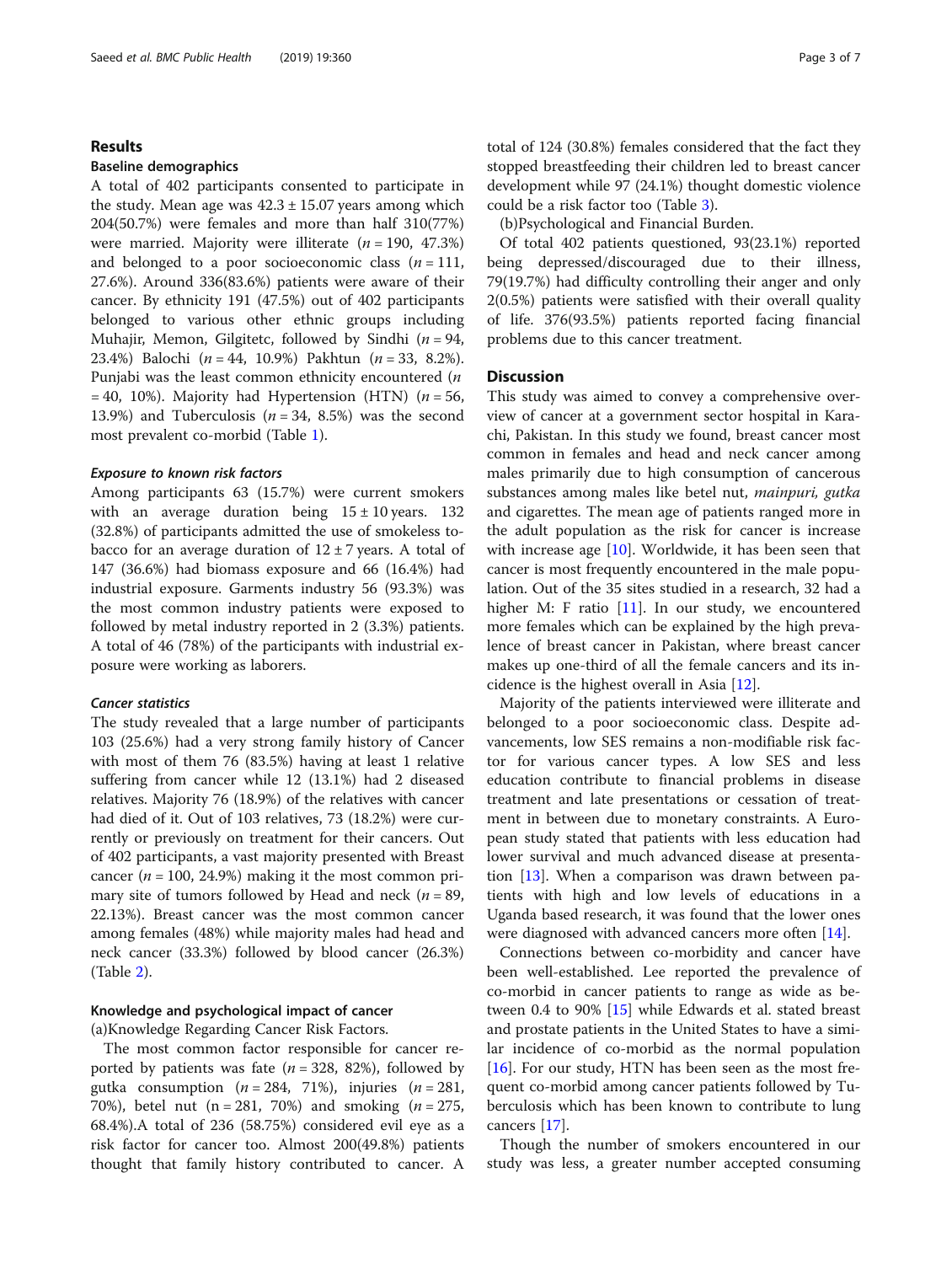<span id="page-3-0"></span>Table 1 Baseline Demographics of study participants

| Baseline Demographics                  |            |                           |  |
|----------------------------------------|------------|---------------------------|--|
| $42.3 \pm 15.07$<br>Mean Age, in years |            |                           |  |
|                                        | Number (n) | Percentage (%)            |  |
| Gender                                 |            |                           |  |
| Male                                   | 198        | 49.3                      |  |
| Female                                 | 204        | 50.7                      |  |
| Marital status                         |            |                           |  |
| Married                                | 310        | 77.1                      |  |
| Single                                 | 73         | 18.2                      |  |
| Divorced                               | 3          | 0.7                       |  |
| Separated                              | 3          | 0.7                       |  |
| Widowed                                | 3          | 0.7                       |  |
| Ethnicity                              |            |                           |  |
| Sindhi                                 | 94         | 23.4                      |  |
| Balochi                                | 44         | 10.9                      |  |
| Pathan                                 | 33         | 8.2                       |  |
| Punjabi                                | 40         | 10                        |  |
| Others                                 | 191        | 47.5                      |  |
| Socioeconomic status                   |            |                           |  |
| Upper Class                            | 3          | 0.7                       |  |
| Middle Class                           | 47         | 11.7                      |  |
| Lower Class                            | 91         | 22.6                      |  |
| Poor Class                             | 111        | 27.6                      |  |
| Extremely Poor                         | 91         | 22.6                      |  |
| Unemployed                             | 59         | 14.7                      |  |
| Education level                        |            |                           |  |
| Illiterate                             | 190        | 47.3                      |  |
| Primary                                | 100        | 24.9                      |  |
| Secondary                              | 73         | 18.2                      |  |
| Graduate                               | 36         | 9.0                       |  |
| Postgraduate                           | 3          | 0.7                       |  |
| The patient knows about his/her cancer | 336        | 83.6                      |  |
| Data collected from the patient        | 265        | 65.9                      |  |
| Data Collected from Attendant          | 136        | 33.8                      |  |
|                                        |            | Number (n) Percentage (%) |  |
| Co-morbid                              |            |                           |  |
| <b>DM</b> <sup>a</sup>                 | 22         | 5.5                       |  |
| HTN <sup>b</sup>                       | 56         | 13.9                      |  |
| $\mathsf{IHD}^\mathsf{c}$              | 13         | 3.2                       |  |
| COPD <sup>d</sup>                      | 7          | 1.7                       |  |
| TB <sup>e</sup>                        | 34         | 8.5                       |  |
| Hepatitis                              | 19         | 4.7                       |  |
| Associated factors                     |            |                           |  |
| Smoking                                | 63         | 15.7                      |  |
| Smokeless Tobacco                      | 132        | 32.8                      |  |

|             | Table 1 Baseline Demographics of study participants |  |
|-------------|-----------------------------------------------------|--|
| (Continued) |                                                     |  |

| <b>Baseline Demographics</b>       |                  |      |  |
|------------------------------------|------------------|------|--|
| Mean Age, in years                 | $42.3 \pm 15.07$ |      |  |
| Alcohol                            | 2                | 0.5  |  |
| Biomass Exposure                   | 147              | 36.6 |  |
| Duration of factors' consumption   |                  |      |  |
| Duration of Smoking                | $15[10 - 30]$    |      |  |
| Duration of Smokeless Tobacco      | $12 [5 - 20]$    |      |  |
| Duration of Alcohol                | $17.5 \pm 3.5$   |      |  |
| Industrial Exposure Among Patients |                  |      |  |
| Industrial experience              | 66               | 16.4 |  |
| Industry                           |                  |      |  |
| Garments/ Textile Industry         | 56               | 93.3 |  |
| Metal Industry                     | $\mathfrak{D}$   | 3.3  |  |
| Others                             | $\mathfrak{D}$   | 3.3  |  |
| Designation                        |                  |      |  |
| Labour                             | 46               | 78   |  |
| Office work                        | 3                | 5.1  |  |
| Others                             | 10               | 16.9 |  |

<sup>a</sup>Diabetes Mellitus, <sup>b</sup>Hypertension, <sup>c</sup>Ischemic Heart Disease, <sup>d</sup>Chronic<br>Obstructive Pulmonary Disease, <sup>e</sup>Tuberculosis

#### Table 2 Cancer Statistics in study population

| Family History                           |                  |                     |
|------------------------------------------|------------------|---------------------|
|                                          | Number (n)       | Percentage (%)      |
| Relative                                 |                  |                     |
| Alive                                    | 15               | 3.7                 |
| Dead                                     | 76               | 18.9                |
| Relatives who received treatment         | 73               | 18.2                |
| Primary Site Of Tumor                    |                  |                     |
| Type $(Total = n)$                       | Male $(n = 198)$ | Female( $n = 204$ ) |
| Breast (100)                             | $2(1.0\%)$       | 98(48%)             |
| Head and neck (89)                       | 66 (33.3%)       | 23(11.3%)           |
| Blood (74)                               | 52(26.3%)        | 22(10.8%)           |
| $GITa$ (47)                              | 30(15.2%)        | 17(8.3%)            |
| Bone (16)                                | $11(5.6\%)$      | 5(2.5%)             |
| Lung $(9)$                               | $9(4.5\%)$       | 0                   |
| Bladder (3)                              | $2(1.0\%)$       | $1(0.5\%)$          |
| Prostate (2)                             | $2(1.0\%)$       | $\Omega$            |
| Ovary (13)                               | $\Omega$         | 13(6.4%)            |
| Other (38)                               | 18(9.1%)         | 20(9.8%)            |
| Not known/can't assess (5)               | 3(1.5%)          | $2(1.0\%)$          |
| <sup>a</sup> GIT: gastrointestinal tract |                  |                     |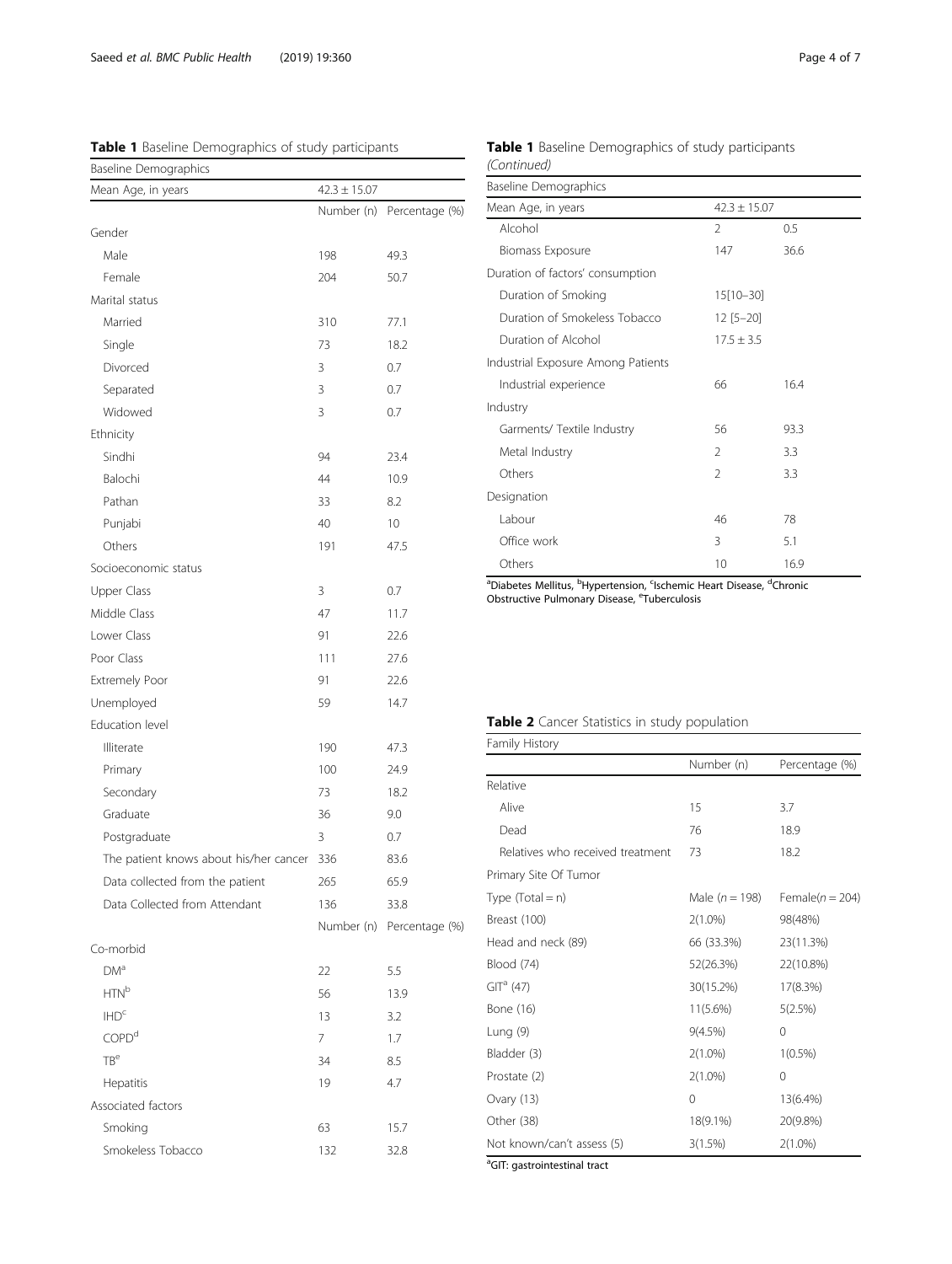| Knowledge Per Cancer And Psychological Impact Of Cancer   |                         |                         |                |
|-----------------------------------------------------------|-------------------------|-------------------------|----------------|
|                                                           | Number (n) <sup>a</sup> | Percentage (%)          |                |
| Knowledge Per Known Risk Factors                          |                         |                         |                |
| Do you think Smoking causes cancer?                       | 275                     | 68.4                    |                |
| Do you think Betel nut causes cancer?                     | 281                     | 69.9                    |                |
| Do you think Gutka causes cancer?                         | 284                     | 70.6                    |                |
| Do you think Family History is a cause for cancer?        | 200                     | 49.8                    |                |
| Knowledge Per Misleading Risk Factors                     |                         |                         |                |
| Do you blame Fate for your cancer?                        | 328                     | 81.6                    |                |
| Do you blame Evil eye for your cancer?                    | 236                     | 58.7                    |                |
| Do you blame Black magic for your cancer?                 | 222                     | 55.5                    |                |
| Do you think Fever causes cancer?                         | 222                     | 55.2                    |                |
| Do you think cancer is due to stopping breastfeeding?     | 124                     | 30.8                    |                |
| Do you think domestic violence led to your breast cancer? | 97                      | 24.1                    |                |
| Psychological Impact Of Cancer                            |                         |                         |                |
| On A Scale Of 0 (Min) To 5 (Max)                          |                         |                         |                |
|                                                           | Scale                   | Number (n) <sup>a</sup> | Percentage (%) |
| How depressed do you feel?                                | 3                       | 118                     | 29.4           |
| How irritable have you become?                            | 4                       | 100                     | 24.9           |
| How much has your social life been affected?              | 3                       | 130                     | 32.3           |
| How much has the financial burden increased?              | 5                       | 125                     | 31.3           |

<span id="page-4-0"></span>Table 3 Knowledge per Cancer and Psychological Impact of Cancer

<sup>a</sup>Number of individuals who responded yes

smokeless tobacco. This was an umbrella term summarizing all the basic non-tobacco agents prevalent in our society namely betel nut, areca nuts, gutka, mainpuri, bidi, naswar etc. It was not a surprising finding since the worldwide burden imposed by smokeless tobacco is greatest in South Asia with around 100 million consumers in India and Pakistan alone [\[17\]](#page-6-0). Multiple roadside cabins providing such hazardous substances at low prices provide easy accessibility and the public has no struggle in purchasing them. This is the reason why we found that after breast cancer, the most commonly reported cancer was head and neck which are strongly linked to consumption of smokeless tobacco. This was also reported previously from registry of province of Punjab, Pakistan [\[18](#page-6-0)].

Biomass exposure turned out to be the most ignored and consistent risk factor seen amongst patients. Due to lack of gas and electricity supply in numerous areas of Pakistan and Karachi too, people are compelled to utilize biomass as a fuel to meet day to day needs. Round the globe, this silent killer has been reported to have caused around 4.3 million deaths and has been classified as a probable carcinogen (2A) by the International Agency for Research on Cancer (IARC) because of increased evidence affirming its participation in various cancers [\[19](#page-6-0)]. The marked use of biomass as a fuel in today's modernized era is questionable and places patients at risk of

cancer that can be avoided if energy resources are adequately provided in the country.

Our cancer patients shared histories of occupational exposure too. The large number of laborers 78% coincides with our findings of low SES and literacy in the study and supports the fact that majority of workers had an increased contact with hazardous industrial substances. Narrowing down to the garment industry which our subjects were most frequently associated with; dyes, solvents, fiber dust used there have been named to bear carcinogenic potential. Serra et al. report hospitalized bladder cancer patients in Spain to have a history of industrial employment [[20\]](#page-6-0) while Elliott et al. found increased mortality due to lung cancers in textile workers of North and South Carolina [\[21\]](#page-6-0).

Though the impact of family history in a disease like cancer has long been known, an effective method to screen generations and prevent subsequent cases ones hasn't been devised as yet. 25% of the breast cancer cases are said to occur with positive genetic linkages [[22](#page-6-0)]. A good number of participants reported of having had cancer cases earlier in the family. This number included only those who were aware or could recall. The positive finding was that almost all the relatives received cancer treatments.

Approximately 40,000 females succumb to breast cancer every year in Pakistan and it was the most frequently recorded cancer in our study too. A good number believed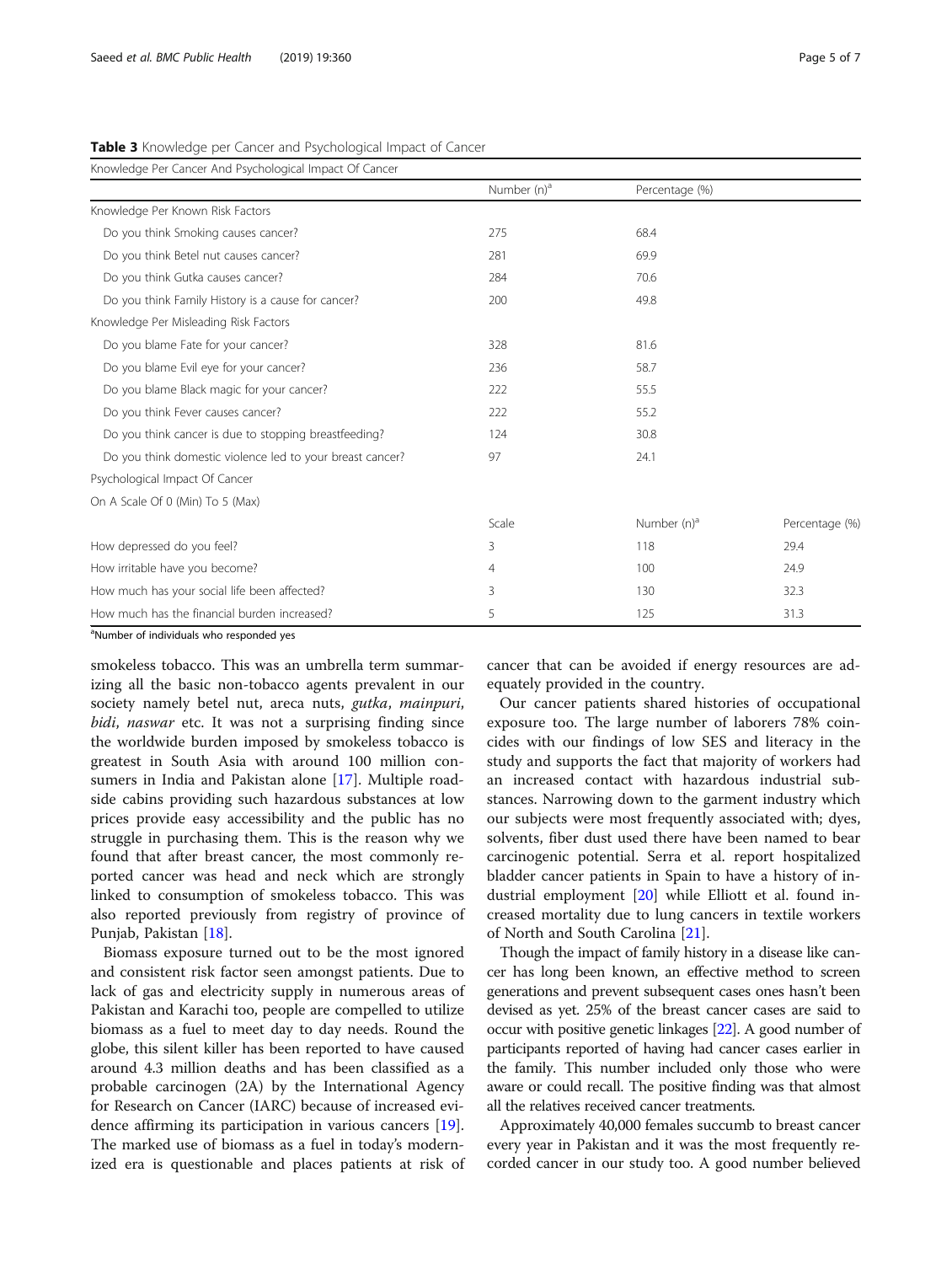<span id="page-5-0"></span>that stopping feed early resulted in the disease which coincides with the finding that breastfeeding is thought to decrease the risk for cancer development [\[23\]](#page-6-0). Research in 2015 found, hormonal status, nulliparity, late age at first birth, obesity and early menarche as specific risk factors for breast cancer. Patients didn't demonstrate any knowledge regarding these risk factors. Family history plays a very important role in development of breast cancer and patients with positive family histories should be counseled about regular screening so that future generations can be rescued from developing the disease later on.

Though most of the subjects interviewed named betel nut and gutka as contributors to cancer, this was opposed by the high number of smokeless tobacco consumers included. Moreover, beliefs in mythological causes like black magic and laying the entire cancer burden on fate was popular. It was alarming to document that patients were aware of the cancerous potential of a substance like smokeless tobacco but continued to consume it. This can be seen by the high incidence of head and neck cancers encountered in our study. Therefore, large scale efforts should be made to eliminate availability of such cancer causing substances and cessation program should be established at government level.

The recent advancements have managed to increase the number of survivors. But studies prove there is a significant impairment of life function beyond the scope of any treatment modality to address. The disease not only affects the patient himself but caregivers that are also at the risk of developing various disorders, including psychiatric disorders [\[24\]](#page-6-0). Patients in our study reported moderate depression and social problems but the financial burden together with the irritation experienced was maximal.

This study can be used as a baseline for further investigation of common cancers in the country and the risk factors contributing to them. However, our study has few limitations: (1) The study reported data from a single tertiary care center of Karachi, Pakistan. (2) This study was conducted in a government sector hospital with majority patients belonging to a low SES and did not include data from the private sector. (3) Another limitation of the study is unequal representations from each age group minimizing our chances to establish a comparison among various age groups. However, JPMC welcomes patients from various ethnicity and areas of Pakistan. This allowed for diversity among our subjects. Though majority of patients belonged to the underprivileged class, JPMC has services like Cyberknife that allow many private hospitals to refer patients here too; hence, a good class comparison could be done. Further nationwide survey is required on regular basis to establish the cancer statistics in Pakistan. Patient education is also important and importantly tobacco cessation facilities should be established by the government to prevent tobacco related morbidity and mortality.

#### Conclusion

Our study highlights the prevalence of various cancers among patients at a single tertiary care center in Karachi, Pakistan. Breast cancer is the most prevalent type of cancer present in our population followed by head and neck cancers. It was also found that the local population in our region is mostly aware of the common risk factors that contribute to cancer but fail to avoid them in their daily lives. On the other hand, there were certain individuals who associate cancers with unrelated causes and myths like pollution, black magic, evil eye that tends to deviate attention from genuine risk factors. The financial and psychological stress coming along with the disease warrants behavioral therapies for such patients along with monetary aid so that survivors can resume their daily life much conveniently. Also, quite a few cases were encountered with positive family histories for cancers. It is essential to practice cancer screening at Government setups like Jinnah so that diseases are detected and treated at a much earlier stage. This study can be the first step towards a large scale study. If future efforts are made to control risk factors leading to cancer, this research can be used as a tool for comparison at a small level to check if success has been achieved or not.

#### Additional file

[Additional file 1:](https://doi.org/10.1186/s12889-019-6667-7) Study questionnaire. (DOCX 50 kb)

#### Abbreviations

HBV: Hepatitis B Virus; HIV: Human immunodeficiency virus; HPV: Human papilloma virus; HTN: Hypertension; IARC: International agency for research on cancer; JPMC: Jinnah postgraduate medical centre; SES: Low socioeconomic status; WHO: World health organization

#### Acknowledgments

None.The authors declare that they have no competing interests.

Funding None.

#### Availability of data and materials

The datasets generated and/or analysed during the current study are not publicly available due to ethical issue but are available from the corresponding author on reasonable request.

#### Authors' contributions

SS has made contributions in has made contributions to conception and design, interpretation of data, drafting the manuscript and revising it critically for important intellectual content. JAK has made contributions in conception and design and revising it critically for important intellectual content. NI has made contributions to conception and design, interpretation of data,drafting the manuscript and revising it critically for important intellectual content.SI has made contributions in conception and design, data collection and interpretation of data. AS has made contributionsin conception and design, data collection and interpretation of data.SA has made a contributionin statistical analysis and interpretation of data. All authors read and approved the final manuscript.